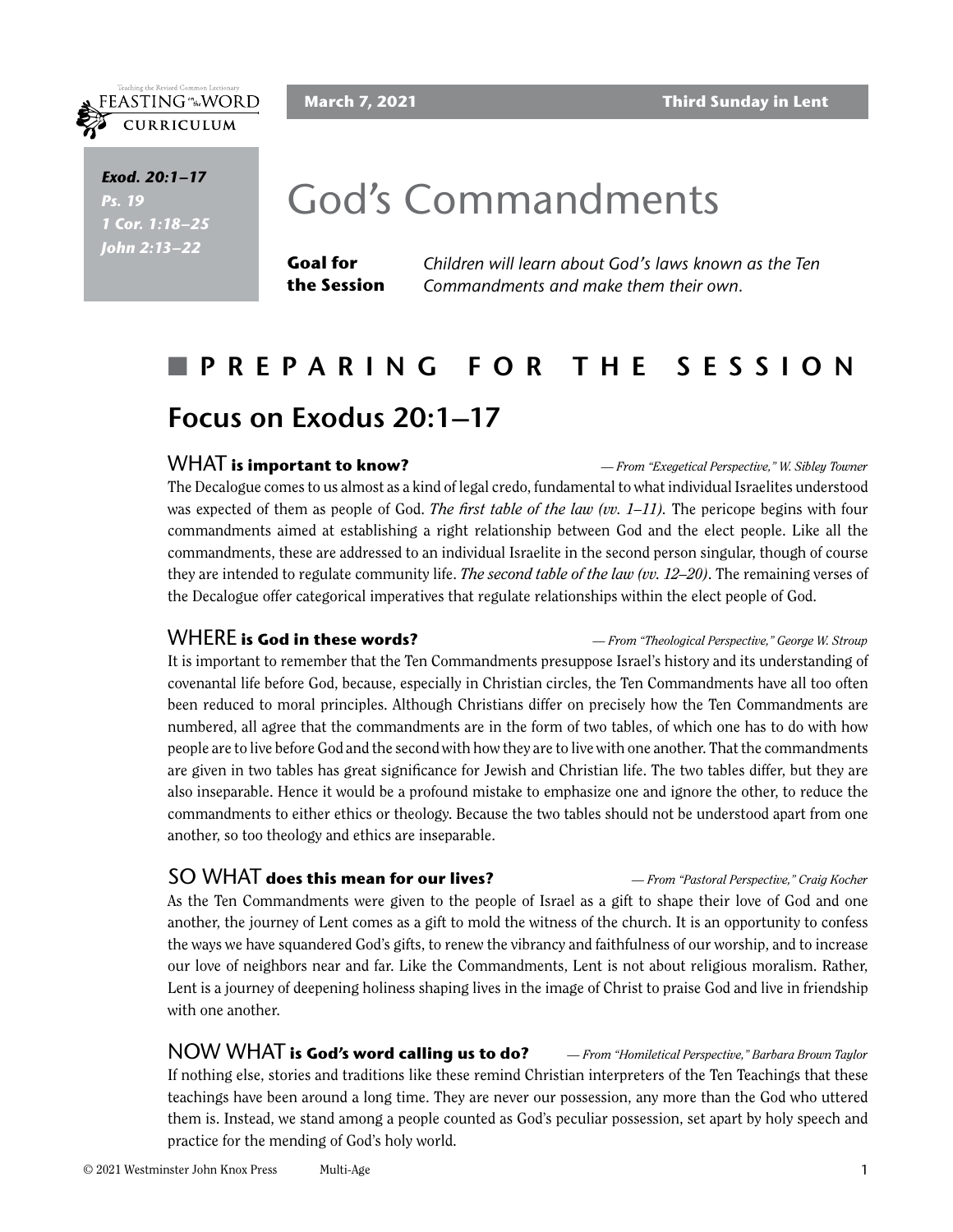

## **Focus on Your Teaching**

The attitude toward rules may vary widely in a group of children from ages five to twelve. Younger children may struggle with them, but rarely question them. Older children often ask why a rule is necessary. At the same time, children seem to be able to adapt their behavior to the rules wherever they are. The rules at home may differ from the rules at school, which are not the same as the rules at church. However, as they explore the Ten Commandments they may find there a basis for all the rules they encounter.

*God of love, bring me to a love for your rules, a love that I can impart to the children. In Jesus' name. Amen.* 

## n **LEADING THE SESSION**

## **GATHERING**

*Before the session,* place a bookmark at Exodus in the worship table Bible. Print the Gathering litany, which will be used throughout Lent, on newsprint. Follow the directions on Resource Sheet 2 (Ten Commandments) to prepare the commandment cards for Exploring. For option 2 in Responding, draw some common traffic sign shapes on newsprint.

As the children arrive, ask them to set up the worship table with the purple cloth, Christ candle, offering basket, and Bible. When everything is ready, play "Kum Ba Yah" (track 15 on *Singing the Feast,* 2020–2021). Invite the children to hum along with the music. Light the Christ candle and lead the children in this litany:

*Leader: Jesus Christ is the Light of the World. All: Whoever follows Jesus has the light of life. Leader: God, we are happy to be here to learn more about Jesus. All: Amen.*

Receive the offering. Point to the purple cloth and explain that it lets us know that it is the season of Lent, the weeks that lead to Palm Sunday and Easter. Extinguish the candle.

Without explanation, form groups of four and give each group a deck of cards and a game spinner. If there are six or fewer in the group, keep them together. Tell them to play a game as you go about preparing something for later in the session. If they have questions, tell them to work it out among themselves. After a few minutes, stop the game and ask them how they enjoyed it. If they did manage to put a game together, ask:

 $\mathcal{L}$  What did you have to agree on before you could play?

If they were not able to play a game, ask:

 $\mathcal{L}$  What did you need to do to be able to play a game together?

Explain that today's Bible story is about rules for playing and living together as God's people.

**FOCUS SCRIPTURE** *Exodus 20:1–17*

**YOU WILL NEED**

- ❏ newsprint marker
- ❏ purple cloth
- ❏ Christ candle
- ❏ matches
- ❏ Bible, bookmark
- ❏ offering basket
- ❏ *Singing the Feast,* 2020–2021; CD player
- ❏ decks of cards
- ❏ game spinners
- ❏ Resource Sheets 1, 2
- ❏ scissors
- ❏ Color Pack 3, 4

#### For Responding

- ❏ option 1: paper, markers, commandment cards from Resource Sheet 2
- ❏ option 2: newsprint, marker, yellow and red construction paper, scissors, black markers
- ❏ option 3: Resource Sheet 2, ten .5 liter plastic bottles, permanent markers, small ball
- ❏ option 4: *Singing the Feast,* 2020–2021; CD player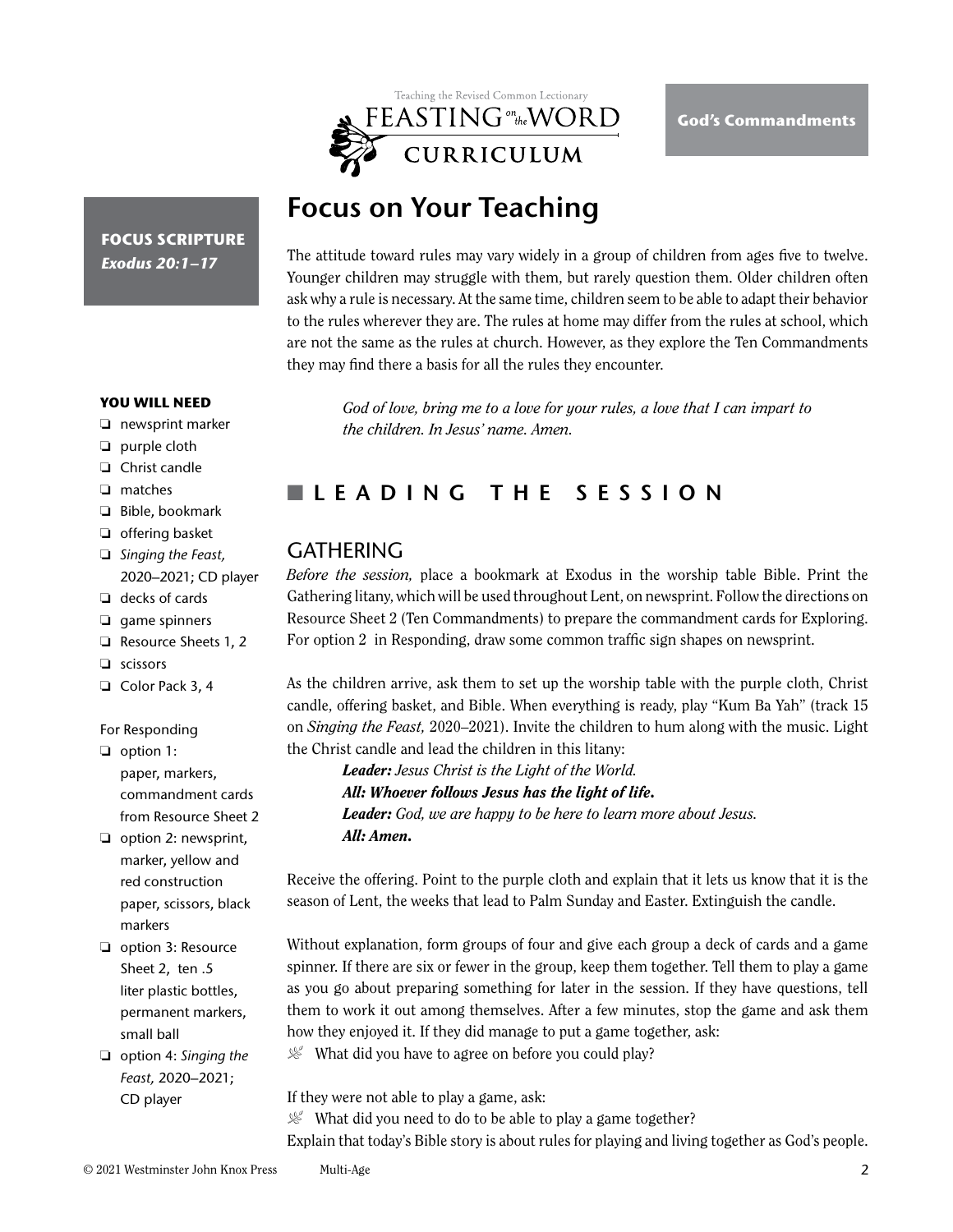

#### **Kum Ba Yah**

- Kum ba yah, my Lord, kum ba yah!
- Kum ba yah, my Lord, kum ba yah!
- Kum ba yah, my Lord, kum ba yah!
- O Lord, kum ba yah!

Come by here, my Lord, come by here!

Come by here, my Lord, come by here!

Come by here, my Lord, come by here!

O Lord, come by here!

Jesus went about doing good; Jesus went about doing good. He told everyone God is love;

God cares for you.

Providing information about the Bible helps children understand how it is put together and the idea of many books within one volume.

#### **God Is So Good**

God is so good, God is so good, God is so good, God's so good to me.

God answers prayers, God answers prayers, God answers prayers, God's so good to me.

God cares for me, God cares for me, God cares for me, God's so good to me.

## **FXPI ORING**

Invite a child to get the Bible from the worship table, open it to the bookmark, and read the name of the book. Recall that the story from the previous session was in Genesis, the first book of the Bible. Today's story is from Exodus, the second book of the Bible.

Tell the story on Resource Sheet 1 (Rules for the People). Ask:  $\mathcal{L}$  Why did the people need God's rules?

Read the definition of *commandment* on Color Pack 4, and display it to continue the classroom dictionary.

Show the group the cards of the Ten Commandments made from Resource Sheet 2 (Ten Commandments). Read each card and talk together about what it means. Turn the cards facedown on a flat surface. Invite the children to select one card each. (If there are more than ten in the group, do this another time to include the rest or ask some children to work in pairs.) One at a time, they read their cards aloud and name something they would do to follow that commandment. Encourage the group to help children who are unable to think of something on the spot. If a child selects the card about being faithful to a spouse, suggest that she or he think about being faithful to their family. Make this activity more about exploring each commandment than giving "right" answers.

Look at Color Pack 3 together. Ask:

 $\mathcal{L}$  What title would you give this picture?

 $\mathcal{L}$  What might Moses be ready to say?

Sing "God Is So Good" (track 6 on *Singing the Feast,* 2020–2021), adding a stanza with "God gives us rules." To move to Responding, suggest that God's rules or commandments are so important that people try to memorize or remember them by heart.

## RESPONDING

If possible, provide two options so children have a choice. Select one that is more challenging for children who are able to work on their own.

1. Art Display Children will interpret the commandments for life today through illustration. Invite the children to select a commandment and draw a picture of how to follow it today. Suggest that they write the commandment at the top or bottom of the paper first, copying it from the commandment cards used in Exploring. As they finish, create a display with the illustrations. Group illustrations for the same commandment together. Look at the display together, inviting each child to tell about his or her interpretation of the commandment.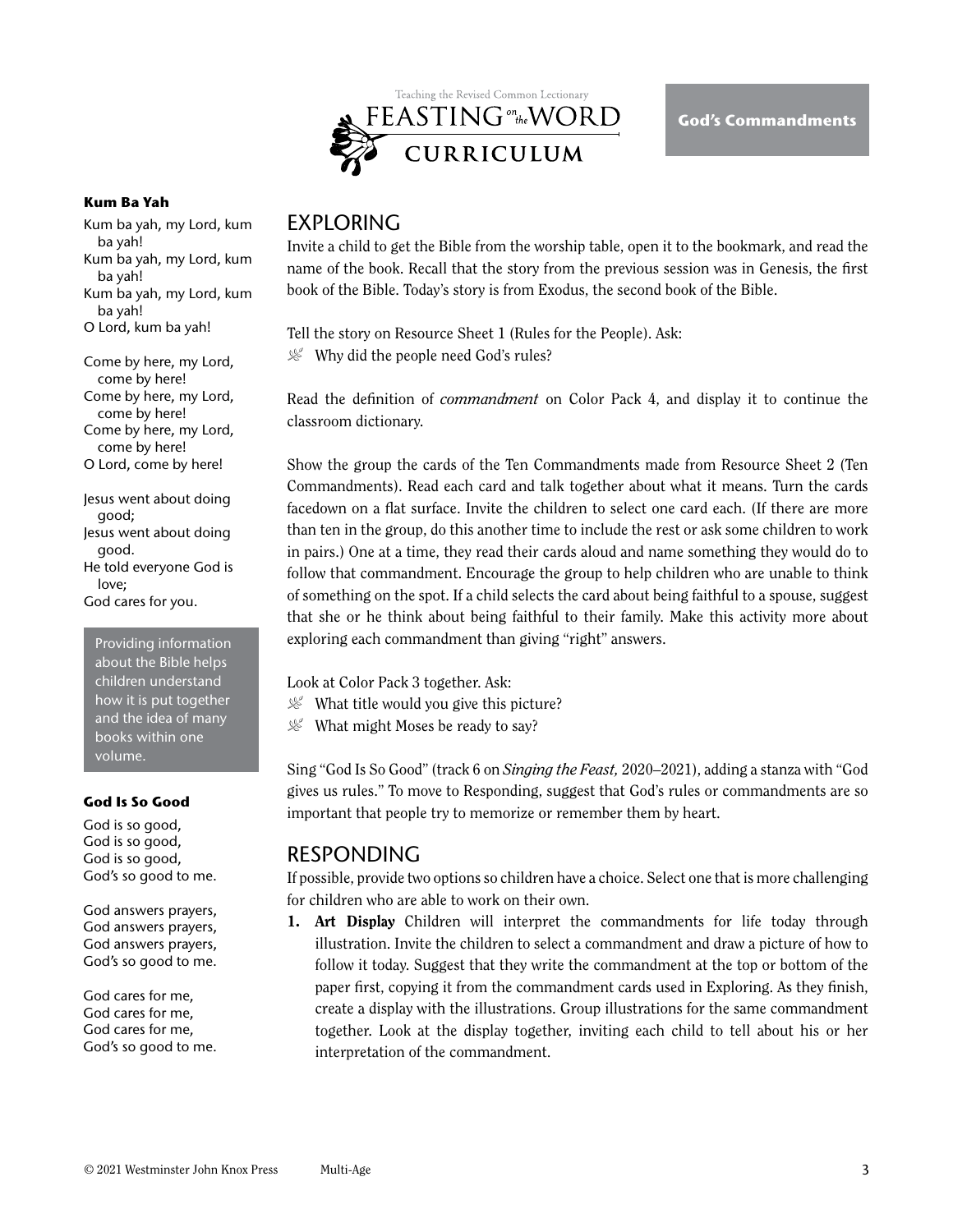

For a complete list of traffic and road signs go to https://en.wikipedia .org/wiki/Road\_signs\_ in\_the\_United\_States for signs.

# Teaching the Revised Common Lectionary FEASTING ONLY VORD

2. Rules for Life Journey Children will interpret the commandments as rules for today using traffic signs. Show the traffic sign shapes drawn on newsprint. Talk together about what each shape means. Form pairs and have each pair create at least two signs based on two different commandments. For example, a triangle yield sign might be changed to "yield to God" as an interpretation of "Worship no other gods." Provide yellow and red construction paper, scissors, and black markers. When all the pairs have completed their signs, invite each pair to show its signs to the others. Perhaps they can display the signs around the church.

**God's Commandments**

- **3. Ten Commandment Ten Pins** Games are a fun way to learn the Ten Commandments. Here the children play ten pins to review the Commandments. Have the children number the plastic bottles from one to ten and decorate them with markers. Set up the bottles in a triangle shape. Have the children take turns rolling a small ball to knock down the ten bottles. After each turn, the child selects one bottle that was knocked down to tell how to follow that commandment or rule today. Keep Resource Sheet 2 (Ten Commandments) handy to find the number of the commandment. If the same bottles are consistently knocked down or chosen, rearrange them.
- 4. Music Music and rhythm provide a framework for recalling the Ten Commandments. Have the children sit on the floor in a circle. Select one child to be "It." Play "God Is So Good" (track 6 on *Singing the Feast,* 2020–2021 as It walks around the outside of the circle, tapping each child lightly on the head in time with the music. When the music stops, It says to the last child tapped, "Tell me a commandment." The child must say one of the Ten Commandments. That child then becomes It.

To make the game more difficult after a few rounds, make new rules, such as "A commandment cannot be repeated until all ten have been named" or "Say the commandment while hopping on one foot."

### CLOSING

Play "Behold, I Am with You" (track 2 on *Singing the Feast,* 2020–2021) as children gather at the worship table. Light the Christ candle.

Sing "Behold, I Am with You" several times to prepare for the closing prayer.

Pray the following prayer, pausing after each line for the group to repeat it:

*Be with us, God, through Lenten days. Be with us, God, in school and play. Be with us, God, each day and night. Be with us, God, 'til Easter light. Amen.* 

Thank the children for coming and encourage them to return next week. To each child, say: "(*Name*), remember God's commandments this week."

#### **Behold, I Am with You**

Behold, I am with you, (*Behold, I am with you*) And will keep you wherever you go, (*And will keep you wherever you go*) And will keep you wherever you go. (*And will keep you wherever you go*)

Behold, I am with you, (*Behold, I am with you*) And will keep you wherever you go, (*And will keep you wherever you go*) And will keep you wherever you go. (*And will keep you wherever you go*)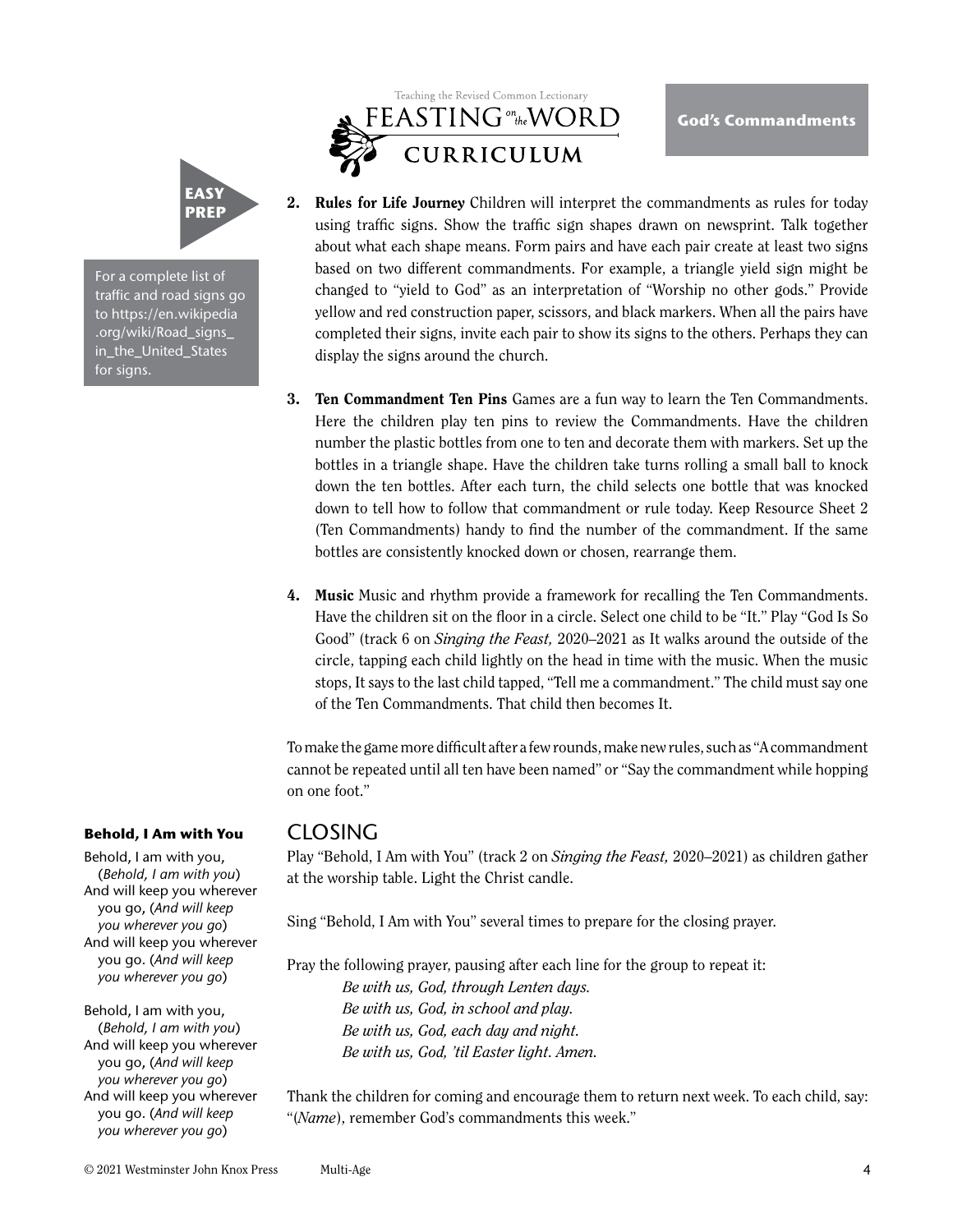

**Multi-Age Resource Sheet 1**

### Rules for the People based on Exodus 20:1–17

Many, many years went by after Abraham and Sarah had a baby boy. Many more years passed by the time God's people had become a great number. Then God called Moses to be a leader of God's people, who were now called the Israelites.

They were in trouble. They moved to Egypt when they had no food. Life was good at first, but then Pharaoh, the ruler of Egypt, made them slaves. He forced them to make bricks to build his buildings. God heard the cries of the people in slavery. So God and Moses led the people out of slavery in Egypt. They began a long, long journey to a new home.

When they were slaves in Egypt, the people could only do what Pharaoh told them they could do. They never decided anything for themselves. They were told when to work and where to work, when to eat and when to sleep. Everything was done by Pharaoh's rules.

Now the people were on their own. No more Pharaoh's rules! That was really good, but they didn't know how to live together and work together without those rules. They didn't remember how to be God's people. God saw that life was confusing for the people, and God decided to help them. They needed rules for living together. They needed reminders about being God's people.

God asked Moses to bring his brother Aaron to the top of the mountain, Mount Sinai. God met with them there. When Moses and Aaron came down from the mountain, they had two stone slabs with rules from God for the people. The rules were:

- 1. Worship no other gods.
- 2. Don't make anything to look like God.
- 3. Use God's name carefully.
- 4. Keep the Sabbath day holy.
- 5. Treat your mother and father well.
- 6. Don't kill.
- 7. Be faithful to your husband or wife.
- 8. Don't steal.
- 9. Don't lie or tell lies about others.
- 10.Don't want what belongs to someone else.

God's people try hard to follow these same rules today. We call them the Ten Commandments.